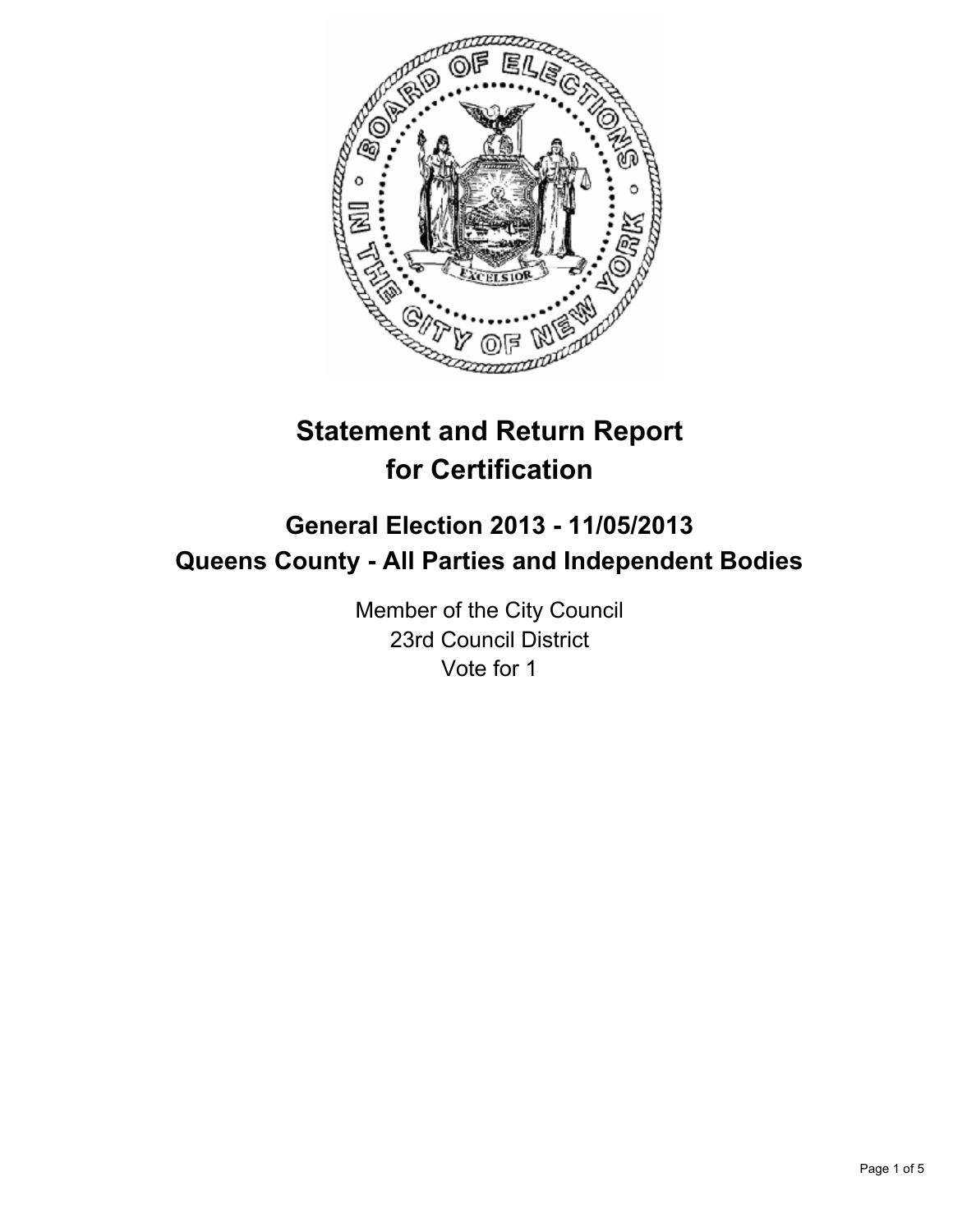

## **Assembly District 24**

| <b>PUBLIC COUNTER</b>                                    | 6,908          |
|----------------------------------------------------------|----------------|
| <b>EMERGENCY</b>                                         | 0              |
| ABSENTEE/MILITARY                                        | 271            |
| <b>FEDERAL</b>                                           | 0              |
| <b>SPECIAL PRESIDENTIAL</b>                              | 0              |
| <b>AFFIDAVIT</b>                                         | 30             |
| <b>Total Ballots</b>                                     | 7,209          |
| Less - Inapplicable Federal/Special Presidential Ballots | 0              |
| <b>Total Applicable Ballots</b>                          | 7,209          |
| MARK S. WEPRIN (DEMOCRATIC)                              | 5,546          |
| JOSEPH R. CONCANNON (REFORM)                             | 958            |
| CLARE MARSHALL (WRITE-IN)                                | 1              |
| JOHN WATCH (WRITE-IN)                                    | $\overline{2}$ |
| LISA COOPERBERG (WRITE-IN)                               | 1              |
| RORY LANCEMAN (WRITE-IN)                                 | 1              |
| UNATTRIBUTABLE WRITE-IN (WRITE-IN)                       | 6              |
| <b>Total Votes</b>                                       | 6,515          |
| Unrecorded                                               | 694            |

#### **Assembly District 25**

| <b>PUBLIC COUNTER</b>                                    | 3,746    |
|----------------------------------------------------------|----------|
| <b>EMERGENCY</b>                                         | 0        |
| ABSENTEE/MILITARY                                        | 113      |
| <b>FEDERAL</b>                                           | 0        |
| <b>SPECIAL PRESIDENTIAL</b>                              | $\Omega$ |
| AFFIDAVIT                                                | 36       |
| <b>Total Ballots</b>                                     | 3,895    |
| Less - Inapplicable Federal/Special Presidential Ballots | 0        |
| <b>Total Applicable Ballots</b>                          | 3,895    |
| MARK S. WEPRIN (DEMOCRATIC)                              | 2,877    |
| JOSEPH R. CONCANNON (REFORM)                             | 434      |
| BONNIE A. COHEN (WRITE-IN)                               |          |
| ROBERT THELEN (WRITE-IN)                                 | 1        |
| UNATTRIBUTABLE WRITE-IN (WRITE-IN)                       | 2        |
| <b>Total Votes</b>                                       | 3,315    |
| Unrecorded                                               | 580      |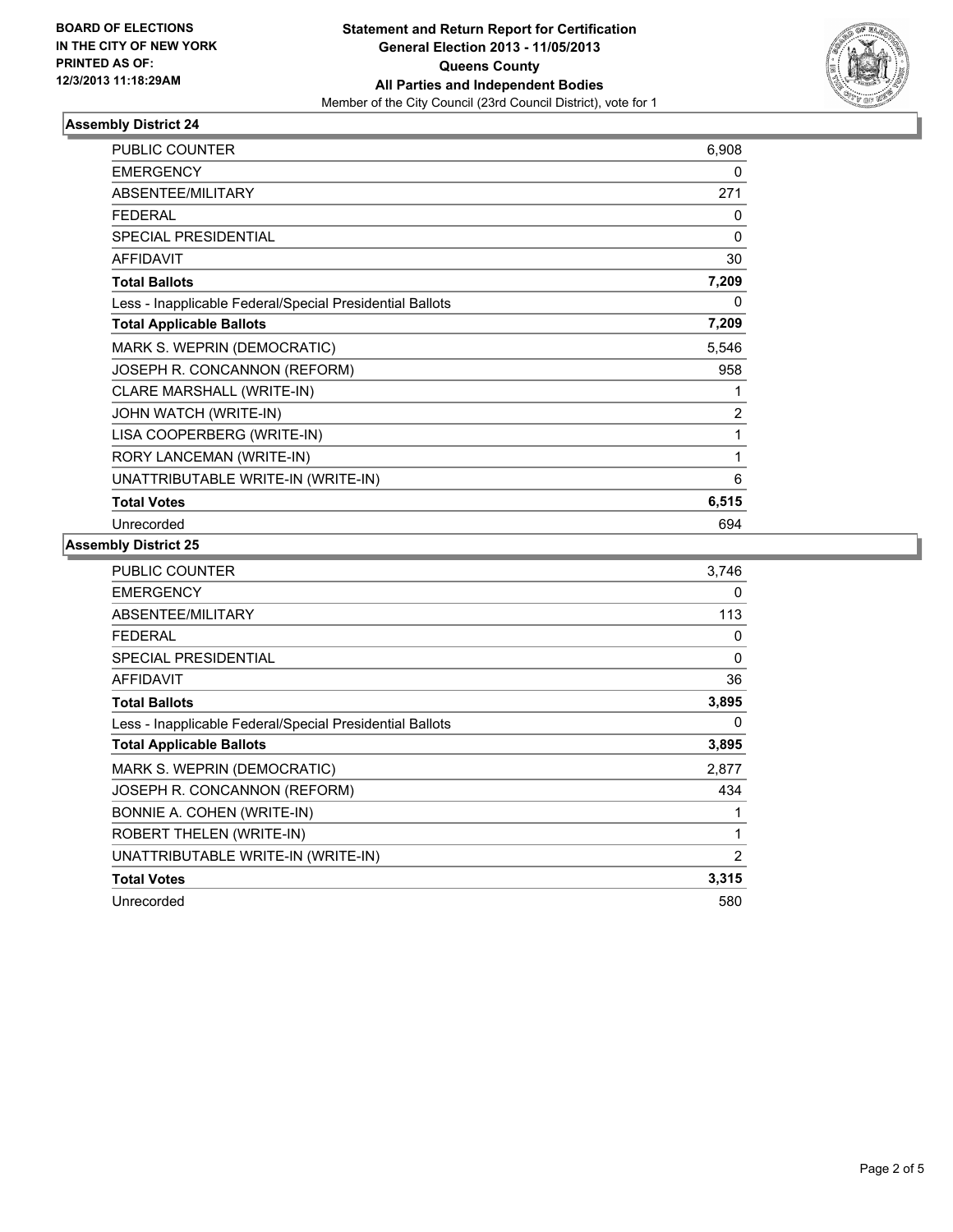

## **Assembly District 26**

| <b>PUBLIC COUNTER</b>                                    | 3,939 |
|----------------------------------------------------------|-------|
| <b>EMERGENCY</b>                                         | 0     |
| <b>ABSENTEE/MILITARY</b>                                 | 164   |
| <b>FEDERAL</b>                                           | 0     |
| <b>SPECIAL PRESIDENTIAL</b>                              | 0     |
| <b>AFFIDAVIT</b>                                         | 20    |
| <b>Total Ballots</b>                                     | 4,123 |
| Less - Inapplicable Federal/Special Presidential Ballots | 0     |
| <b>Total Applicable Ballots</b>                          | 4,123 |
| MARK S. WEPRIN (DEMOCRATIC)                              | 3,114 |
| JOSEPH R. CONCANNON (REFORM)                             | 412   |
| DENNIS SAFFRAN (WRITE-IN)                                | 1     |
| PETER KOO (WRITE-IN)                                     | 1     |
| RUDY GIULIANI (WRITE-IN)                                 | 1     |
| SHLOMO GOLDMAN (WRITE-IN)                                | 1     |
| <b>Total Votes</b>                                       | 3,530 |
| Unrecorded                                               | 593   |

## **Assembly District 29**

| <b>PUBLIC COUNTER</b>                                    | 724            |
|----------------------------------------------------------|----------------|
| <b>EMERGENCY</b>                                         | 0              |
| ABSENTEE/MILITARY                                        | 19             |
| FEDERAL                                                  | 0              |
| <b>SPECIAL PRESIDENTIAL</b>                              | 0              |
| AFFIDAVIT                                                | 9              |
| <b>Total Ballots</b>                                     | 752            |
| Less - Inapplicable Federal/Special Presidential Ballots | 0              |
| <b>Total Applicable Ballots</b>                          | 752            |
| MARK S. WEPRIN (DEMOCRATIC)                              | 650            |
| JOSEPH R. CONCANNON (REFORM)                             | 30             |
| DANIEL SAFFRAN (WRITE-IN)                                | $\overline{2}$ |
| <b>Total Votes</b>                                       | 682            |
| Unrecorded                                               | 70             |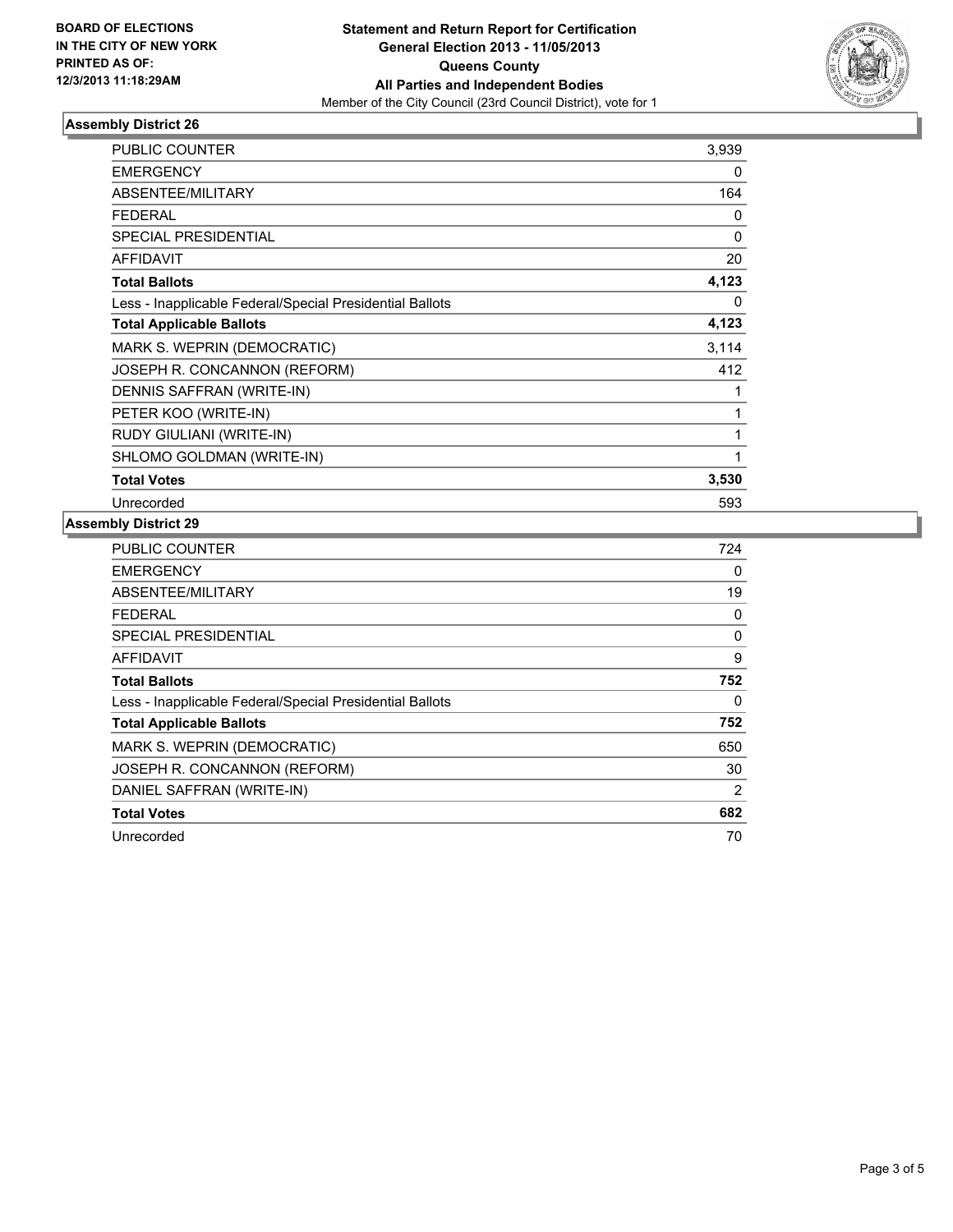

## **Assembly District 33**

| <b>PUBLIC COUNTER</b>                                    | 6,431          |
|----------------------------------------------------------|----------------|
| <b>EMERGENCY</b>                                         | 0              |
| <b>ABSENTEE/MILITARY</b>                                 | 140            |
| <b>FEDERAL</b>                                           | 0              |
| SPECIAL PRESIDENTIAL                                     | $\Omega$       |
| <b>AFFIDAVIT</b>                                         | 36             |
| <b>Total Ballots</b>                                     | 6,607          |
| Less - Inapplicable Federal/Special Presidential Ballots | 0              |
| <b>Total Applicable Ballots</b>                          | 6,607          |
| MARK S. WEPRIN (DEMOCRATIC)                              | 4,601          |
| JOSEPH R. CONCANNON (REFORM)                             | 1,338          |
| DANIELLE DESTEFANO (WRITE-IN)                            |                |
| EUGENE SALDAHINA (WRITE-IN)                              |                |
| HARVEY BIRDMAN (WRITE-IN)                                | 1              |
| UNATTRIBUTABLE WRITE-IN (WRITE-IN)                       | $\overline{2}$ |
| <b>Total Votes</b>                                       | 5,944          |
| Unrecorded                                               | 663            |